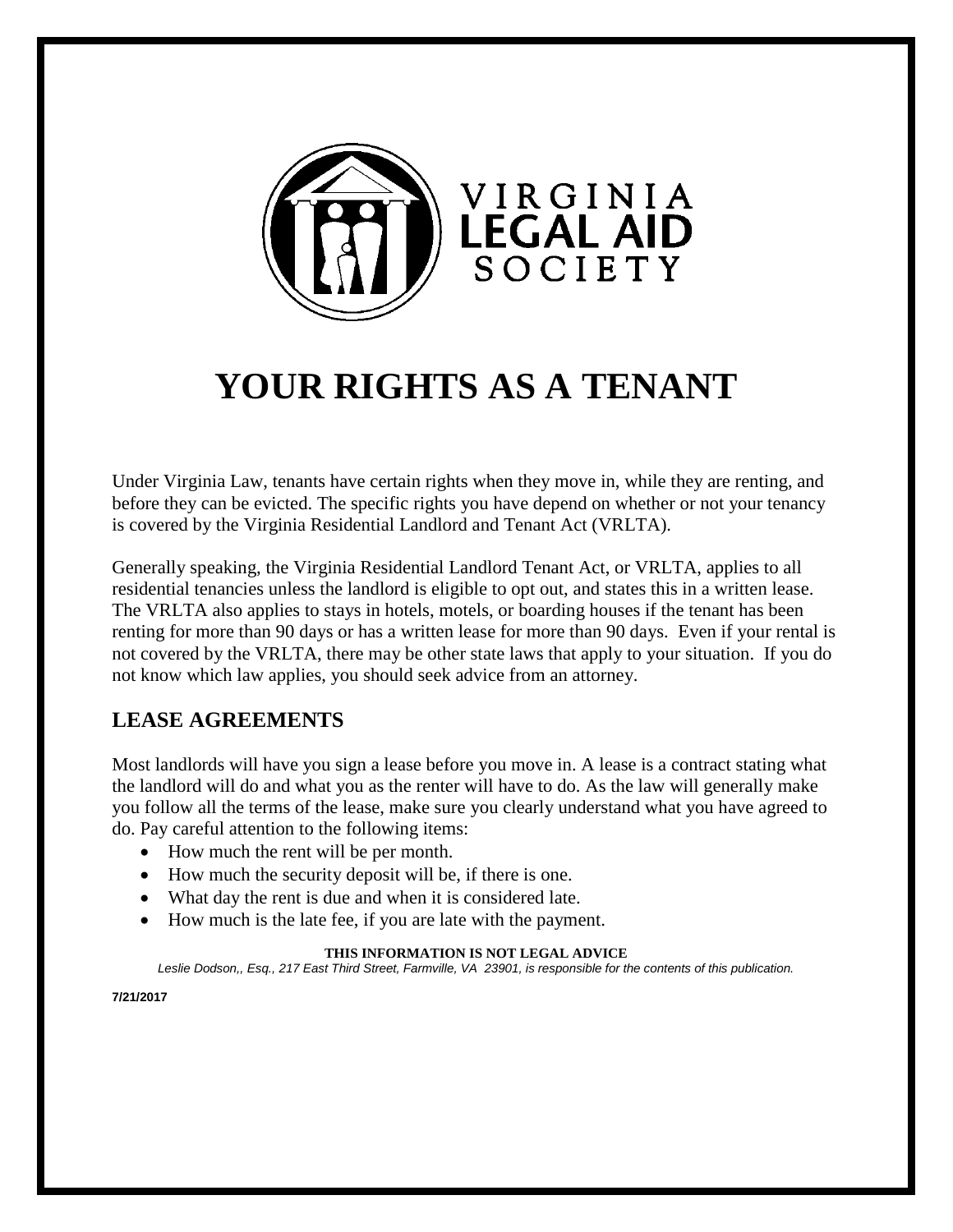- How long the lease runs; month to month, six months, a year.
- How many days advance notice you have to give if you wish to move.
- Whether the electric, heat, water and sewer are included in the rent.
- Whether a refrigerator, stove, air conditioner, or other appliances are provided by the landlord.
- What you must do to get repairs made.
- Any specific rules or other charges.

Although most landlords have a lease, there is no requirement that there be anything in writing. If you simply pay rent once a month, then it is called a month to month tenancy and starts again each month. Either you or the landlord can end the tenancy by giving written notice at least 30 days before the next rent payment is due. And, as each month is a new tenancy, the landlord must give the same 30 day notice if he or she wants to raise the rent or make other changes.

Special rule for victims of domestic violence: There is a special law about how you may enter into a rental agreement if you have been the victim of domestic violence. Here is the most likely situation, and how it works: 1) you have been living with someone who has abused you; 2) you are not a tenant or authorized occupant listed on the lease, but have been living there; and 3) you obtain a final Protective Order in which the judge orders the abuser to stay away from you AND gives you exclusive possession and use of the rented premises. If you in fact want to stay living there, you can give a copy of the Protective Order to the landlord and submit an application within ten days after the Protective Order was issued to become a tenant in the same place. If the landlord decides they don't want to accept you as a tenant, they have to give you written notice that your application was rejected. You then have 30 days after that notice to move out. If, on the other hand, you don't, within ten days, apply to become a tenant, and don't give the landlord a copy of the Protective Order, you have to move out no later than 30 days after the Protective Order was issued.

*IMPORTANT TIP: Under Virginia law you are considered a tenant at sufferance if you do not have a lease or pay rent. This means that you can be evicted for any reason at all, at any time and no particular notice needs to be given to you. The person who is letting you live there also does not have to take you to court to evict you and can have you removed (or change the locks) at any time.*

#### **THIS INFORMATION IS NOT LEGAL ADVICE**

*Leslie Dodson,, Esq., 217 East Third Street, Farmville, VA 23901, is responsible for the contents of this publication.*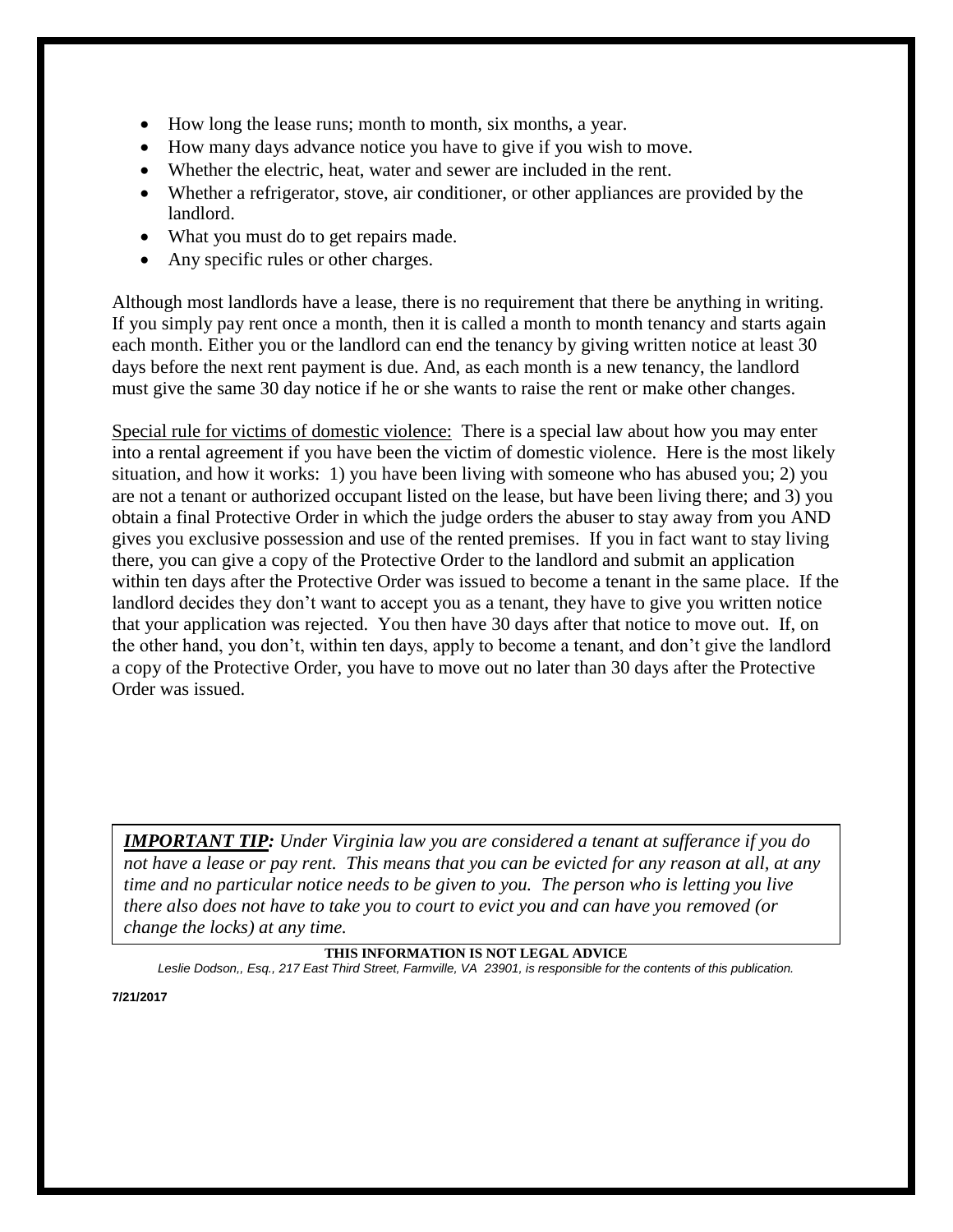*IMPORTANT TIP: If you and the landlord agree to something that is not written in the lease, for example, specific repairs the landlord will make, add it to the lease and have both you and the landlord initial it. If you don't have a written lease, then simply write the agreement on a piece of paper, have both you and the landlord sign and date it, and keep a copy for yourself.*

### **SECURITY DEPOSITS**

Most landlords will make you pay a security deposit before you move in. The deposit cannot be more than two months rent. The deposit is held by the landlord until you move out to cover the cost of any damages you may make to the apartment while you live there or any outstanding rent or other charges that you owe. If you leave owing no money and the premises are clean and in generally the same condition as when you first moved in, this deposit will be returned to you. However, if there are damages or money owed, the landlord will keep the Security Deposit.

The landlord may be able to withhold a reasonable portion of the security deposit to cover any unpaid water, sewer, or other utilities that were your responsibility to pay directly to the utility company under the lease agreement. The landlord must first give you notice of the intent to withhold that amount. That notice may be given to you in a termination or vacating notice, or in a separate written notice at least 15 days prior to the landlord's disposition of the security deposit. If the landlord actually pays the utility bills that were your responsibility, then the landlord must give you written confirmation of that fact within 10 days after the payment was made, along with payment to you of any balance of the security deposit owing. On the other hand, if you can provide written proof to the landlord that you actually paid the utility bills, then the landlord must properly refund the security deposit.

The landlord must return the deposit or send you an itemized list of the damages or charges he or she is deducting from the deposit within 45 days of when you move out.

### **IMPORTANT TIPS:**

- Always thoroughly check the rooms, appliances, and plumbing before you move into an apartment.
- As soon as you move in, make a list of all the things wrong with the apartment or house, give a copy to the landlord and keep a copy for yourself. You may also wish to take

#### **THIS INFORMATION IS NOT LEGAL ADVICE**

*Leslie Dodson,, Esq., 217 East Third Street, Farmville, VA 23901, is responsible for the contents of this publication.*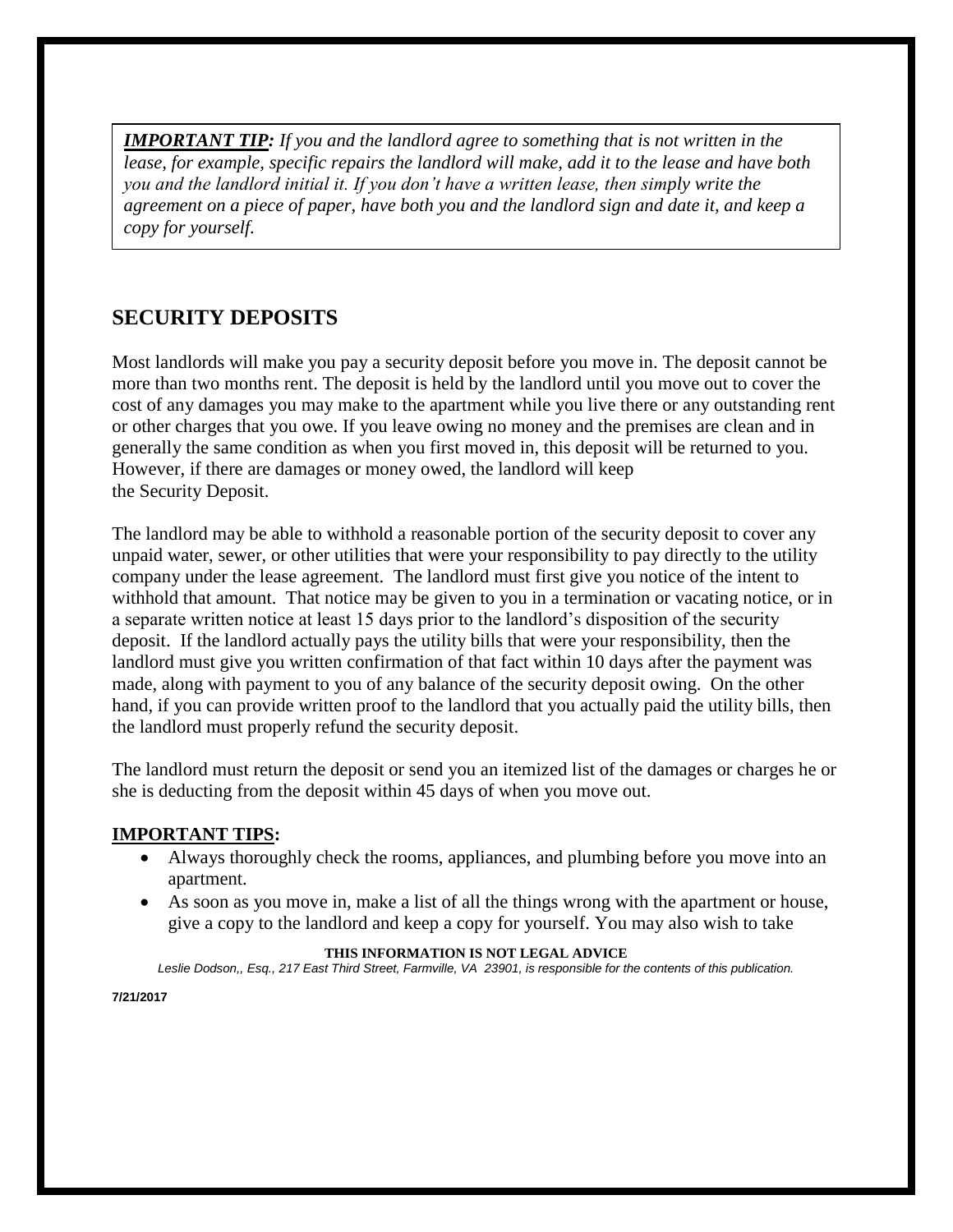pictures of the apartment before you move in, so you have a record of the condition of the unit when you moved in. This will protect you from being charged for existing damages later.

- When you are ready to move out, make an appointment with the landlord to inspect the premises together so you can agree on its condition.
- If you are concerned as to return of the deposit, you may also want to take pictures when you move out so you can later prove, if need be, how you left the premises.
- Always return the keys and if you expect return of the deposit, leave a forwarding address.
- When you move, take everything with you in as short a period of time as possible. Property you leave can be treated as abandoned.
- Finally, unless specifically agreed to by the landlord, do not use the security deposit to pay your last month's rent as your landlord could bring an eviction action when the rent is not paid timely.

### **IF I RENT A PLACE, CAN I GET WATER AND SEWER SERVICE IN MY OWN NAME? IF SO, DO I HAVE TO PAY A DEPOSIT?**

As a tenant, you can get water and sewer service in your own name from the local public utility, but they may require:

- $\triangleright$  A letter from your landlord authorizing the city to put the service in your name, and
- $\triangleright$  A security deposit equal to three to five months' worth of water and sewer charges. *However, the local utility company is not allowed to require such a deposit if you provide them with written proof that you're receiving government need-based rental assistance.*

If you owe money to the utility when you move out, they may keep part or all of your security deposit to apply it against what you owe. If your security deposit doesn't cover all that you owe, then the utility company can place a lien against the landlord's property for the balance. The utility company is not allowed to put a lien against the landlord's property unless they have first gotten a deposit from you and applied your deposit to the balance owed.

# **RECEIPT FOR RENT PAYMENT**

The landlord is required to give a written receipt, upon request from the tenant, whenever the tenant pays rent in the form of cash or a money order. This is true by law, even if it's not stated

#### **THIS INFORMATION IS NOT LEGAL ADVICE**

*Leslie Dodson,, Esq., 217 East Third Street, Farmville, VA 23901, is responsible for the contents of this publication.*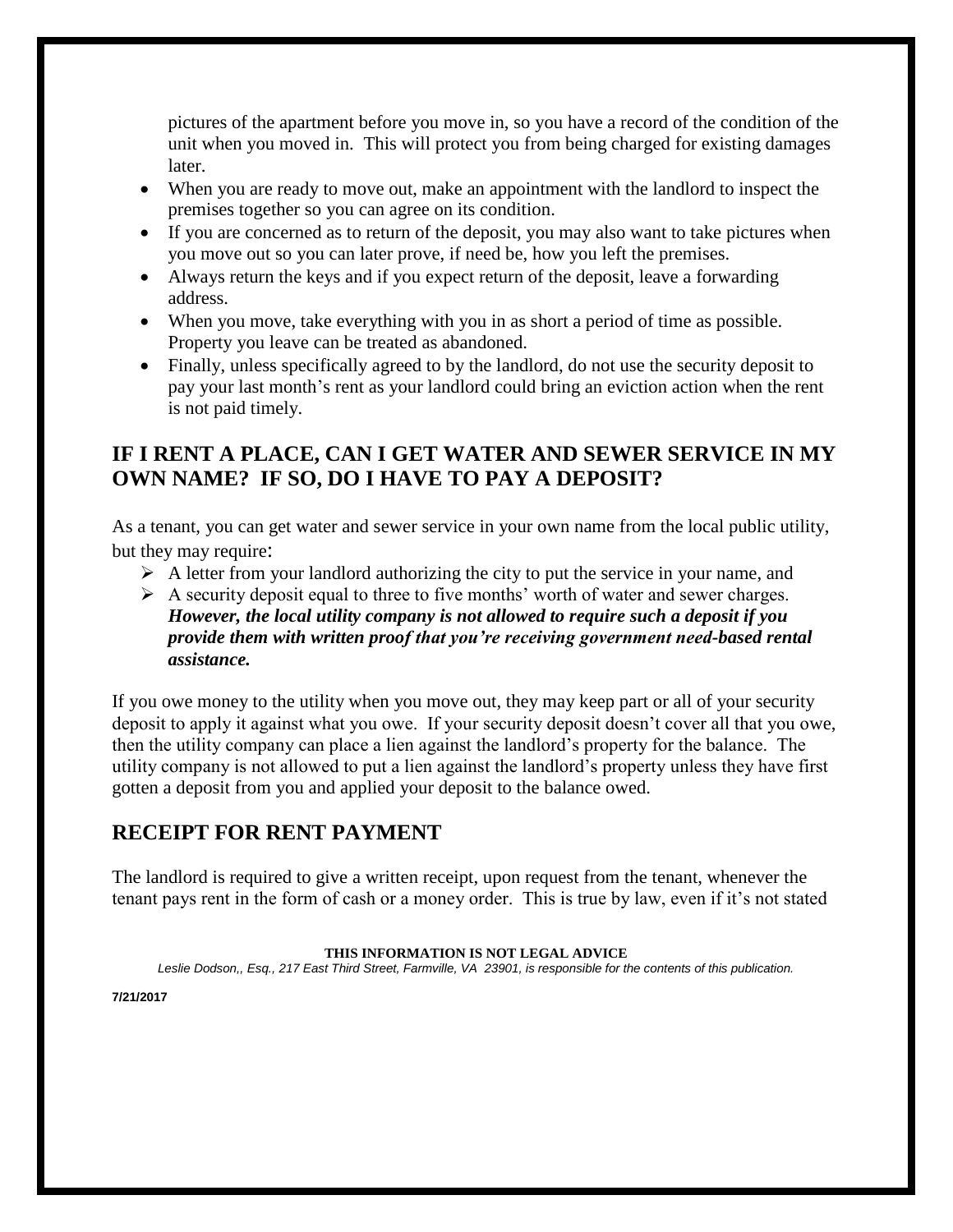in a written lease. You should ALWAYS request a receipt every time you pay rent by cash or a money order.

If you want an accounting of all the charges from the landlord and the payments you've made, you should make a written request to the landlord. The landlord is then required to give you a written statement showing all the charges and payments over the entire time of the tenancy, or the past 12 months, whichever is shorter. The landlord must provide this within 10 business days after receiving your request.

## **REPAIRS AND MAINTENANCE**

Under Virginia law, unless properly agreed otherwise, most landlords must do these things:

- Follow building and housing codes affecting health and safety.
- Make all repairs needed to keep the place fit and habitable (livable).
- Keep the common areas clean and safe.
- Keep in good and safe working order all electrical, plumbing, sanitary, heating, ventilating, air conditioning, and other facilities and appliances that the landlord supplies or must supply. This includes maintaining a carbon monoxide alarm installed by the landlord. The landlord must install a carbon monoxide alarm if the tenant requests it in writing, and it must be done within 90 days after the request is made. The landlord can charge the tenant a reasonable fee for the installation.
- Supply water, hot water, air conditioning if provided, and heat in season; unless the tenant alone controls the heat, air conditioning, or hot water, or unless provided directly by a utility company to the tenant on a separate meter.
- Maintain the place so as to prevent the accumulation of moisture and the growth of mold.
- Promptly get rid of mold when it appears.
- Prevent or remove infestation of rodents.
- Keep clean and safe any common areas used by more than one tenant household.
- Provide and keep up trash containers (except for single family houses).

Under Virginia law, all tenants must do these things:

- Keep your rented space and plumbing as clean and safe as conditions permit;
- Make reasonable efforts to keep the premises so as to prevent accumulation of moisture and growth of mold. Promptly notify the landlord of excess moisture and growth of mold.
- Use all utilities and appliances reasonably;
- Get rid of trash:

#### **THIS INFORMATION IS NOT LEGAL ADVICE**

*Leslie Dodson,, Esq., 217 East Third Street, Farmville, VA 23901, is responsible for the contents of this publication.*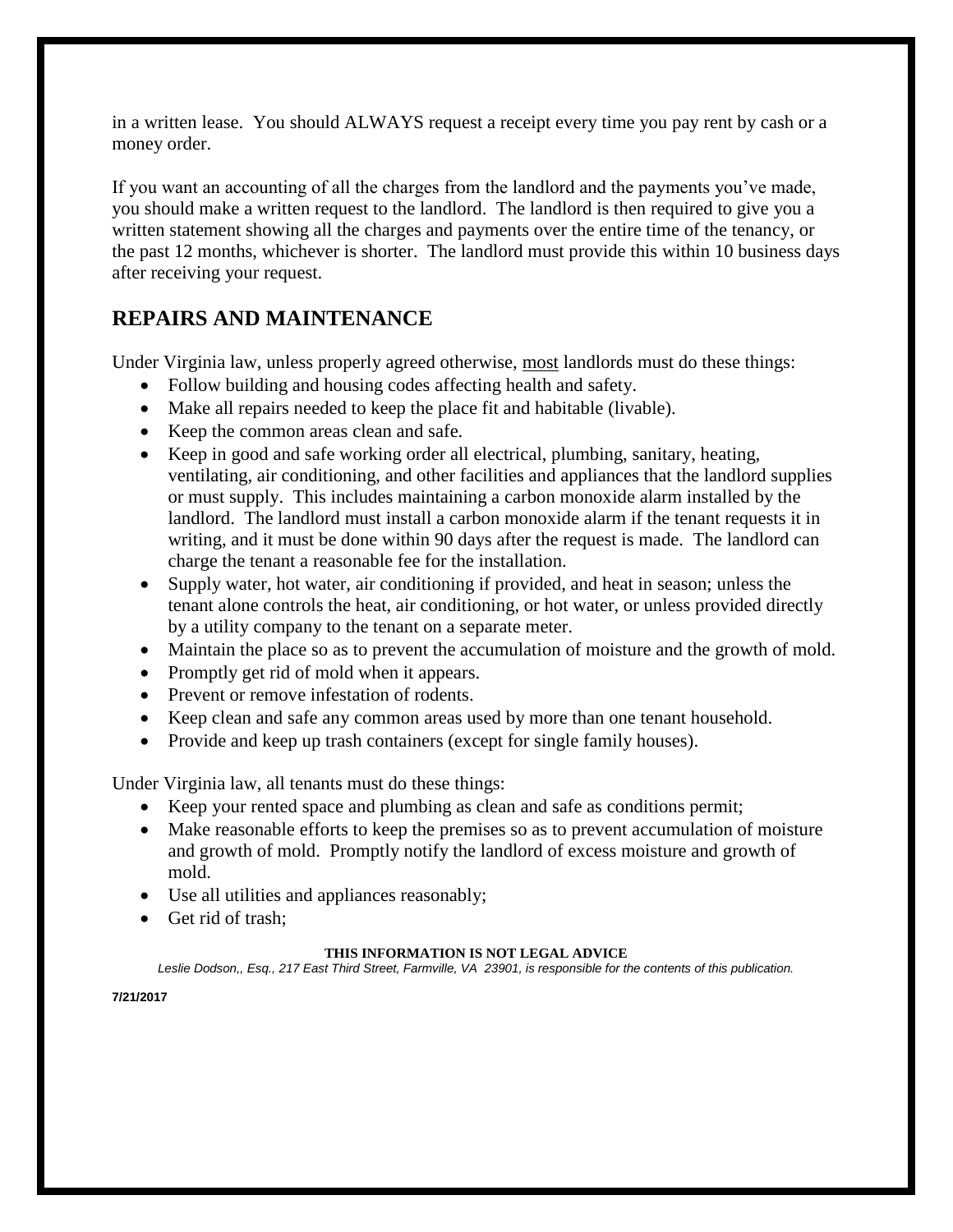- Do not destroy or damage the property, or allow household members or guests to do so;
- Do not disturb your neighbors, or allow household members or guests to do so; and,
- Follow the lease and reasonable rules of your landlord.
- Make reasonable efforts to prevent insect or pest infestation, and promptly notify your landlord if an infestation occurs.

If something needs to be repaired that is the landlord's responsibility, **you must notify the landlord in writing of the problem** and give him or her a reasonable time to fix it. If it is an emergency, such as lack of heat or water, your landlord should fix it immediately. This means within hours, or at most a day or two. Other repairs must be made within a reasonable time. Your letter should specify the repairs needed and a time by which to fix each problem. As you must give your landlord access to your home to make repairs, you may also want to put in the letter what times of day are best for you or how the landlord can reach you for permission to enter the premises.

*IMPORTANT TIP: You should always notify your landlord in writing of any repairs that need to be made. Even if you speak to him or her about the problem, follow it up with a letter confirming the conversation. Mail the letter by certified mail, return receipt requested, so you will have proof of it being sent. Always make a copy for your records of each letter you send.*

The requirement of a written notice of repairs can also be met by calling your local housing inspector and having them inspect the premises. The inspector will then send a notice to the landlord and a copy to you listing the repairs that need to be made and a time frame to make them. If the home is in too bad a state of disrepair, then it is possible that the building inspector could condemn the home. If the home is condemned then you may only have 24 hours to vacate the premises.

If repairs aren't made in a reasonable time, you can take your landlord to court with what is called a "rent escrow" case. At this point, it probably is best to get legal help. **To use this procedure, you pay your full rent into court within five days of the date the rent first comes due**. You fill out a "Tenant's Assertion and Complaint" form at the General District Court for the county or city where you live. You can attach a copy of the inspection report or your repair letter to the landlord. You also can list the bad conditions on the form. To file and serve the papers will cost about \$30. You may ask the clerk for "waiver of fee" if you can't afford to pay.

#### **THIS INFORMATION IS NOT LEGAL ADVICE**

*Leslie Dodson,, Esq., 217 East Third Street, Farmville, VA 23901, is responsible for the contents of this publication.*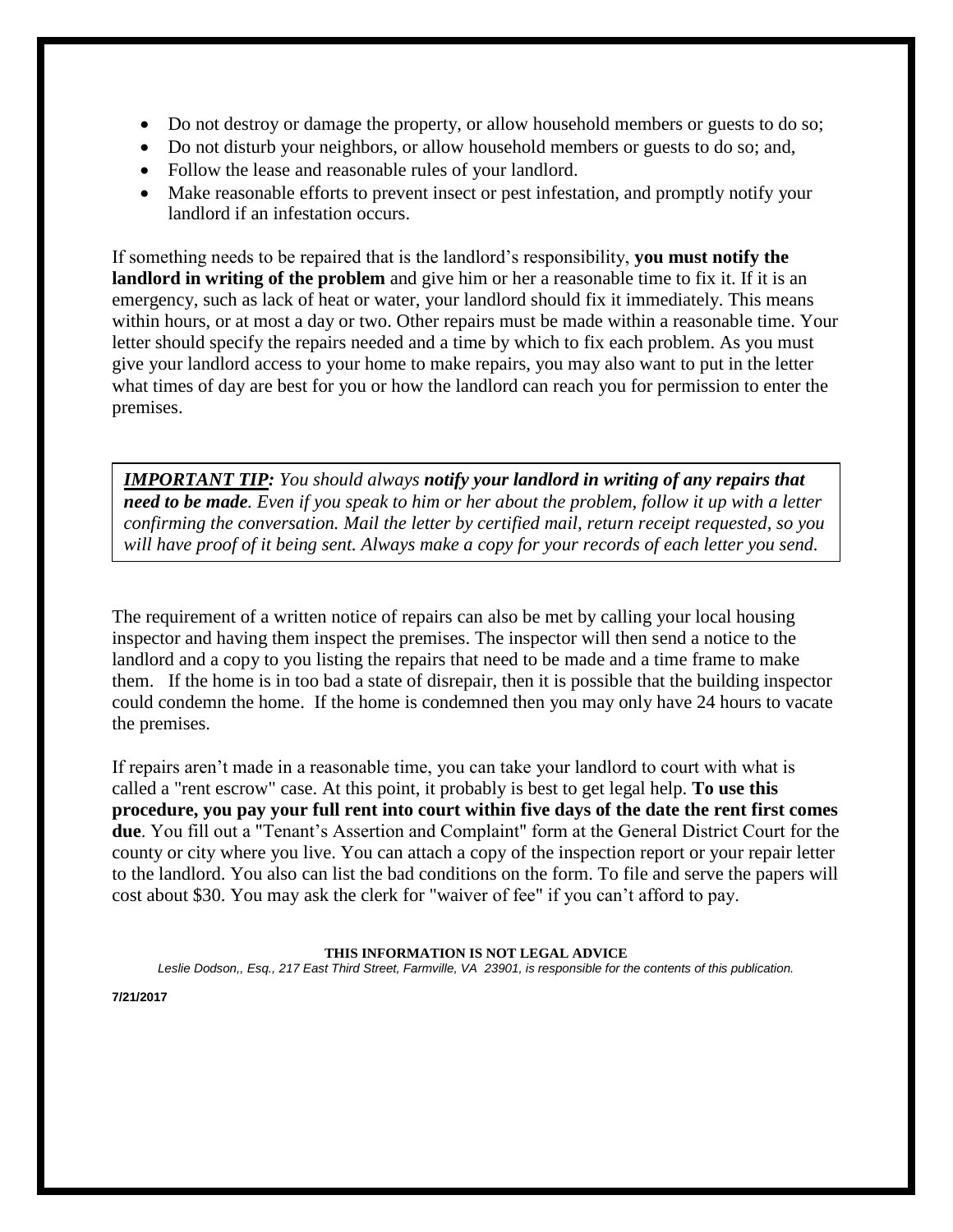When you fill out the Tenant's Assertion, you need to decide what you want the judge to do. You can ask the judge for any of these things: to order repairs completed before your rent is released to the landlord; to order repairs and return of some (or all) of the rent money to you for having to put up with the bad conditions; to order your lease ended so you can move out without paying future rent. (In a Tenant's Assertion case, the judge can terminate the lease only if you request it. If the landlord wants it terminated, that has to be done as part of a separate Unlawful Detainer action brought by the landlord.)

After filing the Tenant's Assertion, the court sets a hearing date and has the landlord served with a summons to appear in court. You can also ask the clerk to subpoena the building inspector if there was one, and any other witnesses who have agreed to help you. Subpoenas cost \$12 each unless your filing fees were waived. Before the hearing date you should get together your list of problems, a copy of your lease if written, a copy of your notice letter, certified mail return receipt, the inspector's report, any pictures or videos, and your rent receipts. When the case is heard, you will present your evidence first. The landlord or judge may ask you questions. Ask the inspector and your witnesses to testify after you. Then the landlord gets to present evidence and witnesses. You can question them about what they have said, but don't argue with them. If you do not come to court on your trial date, the court will dismiss your case. If you come to court and the other side does not, you should get a judgment. If both sides come to court, the judge will hear both sides and decide who wins.

*IMPORTANT TIP: NEVER withhold your rent while awaiting repairs to be made or you could face possible eviction. Instead, you must be current in your rent and follow the procedures outlined above.* 

# **TERMINATING OR ENDING YOUR TENANCY**

Whether your lease is written or just an oral agreement, there are certain procedures both you and your landlord must follow to properly end your tenancy.

If you have no written lease and you pay rent by the month, the tenancy can be terminated by either you or the landlord for any reason or no reason at all, by giving at least 30 days written notice before the next rental due date. If you pay rent on a weekly basis, then it would be seven days notice.

**THIS INFORMATION IS NOT LEGAL ADVICE** If you have a written lease, the notice requirements for termination should be contained in the lease. If it is a month to month lease, 30 days is usually required. If it is a year's lease, the lease

*Leslie Dodson,, Esq., 217 East Third Street, Farmville, VA 23901, is responsible for the contents of this publication.*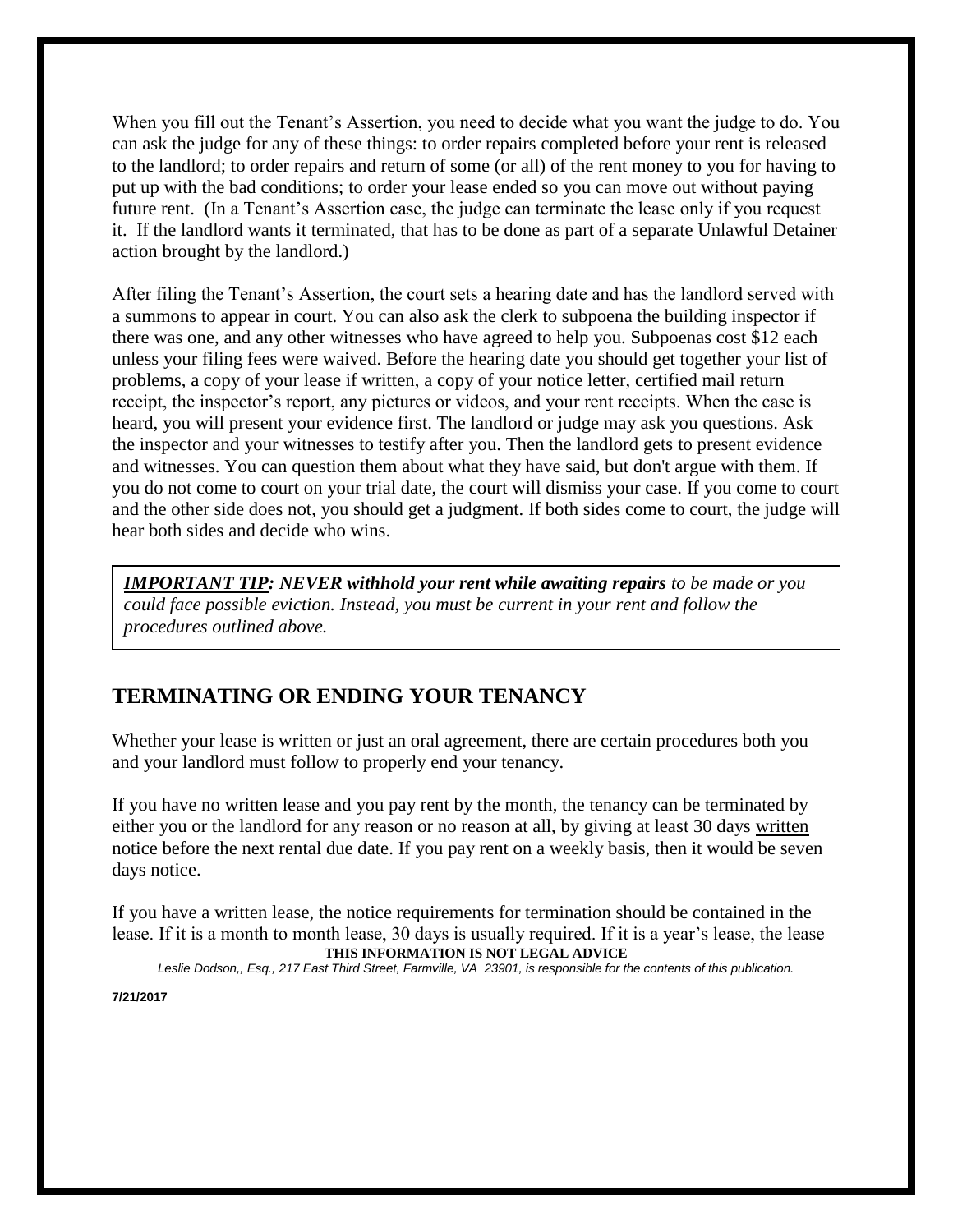will usually state that you must give notice that you will not be renewing the lease 30 or 60 days before the lease ends. Often times, a year's lease will change into a month to month lease after the year runs or it may renew automatically for another year. Check the lease carefully!

A tenant may terminate a rental agreement if they are a victim of family abuse, sexual abuse, or other criminal sexual assault. This is allowed by state law, even if it's not stated in the lease. In order to use this early termination right, you must either have a "permanent" protective order (lasting for up to two years) that is currently in effect, or an order convicting the abuser of a crime of family abuse, sexual abuse, or other criminal sexual assault. You need to give at least 30 days' written notice to your landlord, and you must include with your notice a copy of the protective order or conviction order. You can use the same conviction order to terminate the lease in effect at the time of the conviction, and one more new lease after that.

Remember, if you move out or are evicted before the lease term is up, then you can be held responsible for rent until the lease term expires or the unit is re-rented. For instance, if your lease runs through September and you are evicted or vacate the apartment in May without the landlord's consent, you will still owe for June, July, August, and September. However, if the landlord re-rents the property, you would no longer owe rent for the months after the apartment is re-rented. A landlord cannot collect rent twice for the same property.

If the landlord sells the property, the tenant (lessee) has the same rights against the new owner (grantee) as s/he had against the original owner (grantor). However, the lease would be controlling. Read the lease carefully to see if it says anything about the tenant's rights after the landlord sells the property. If the lease says nothing about a sale of the property, then the regular landlord/tenant law applies and the tenant has all the rights usually granted by the law and the lease.

*IMPORTANT TIP: It is important to continue to pay your rent on time, to the new owner. If you have any questions about who is the actual landlord, you may send a certified letter to the original landlord (retain a copy for your records) requesting clarification, or you may even want to check the local circuit court to see if the deed is listed in the new owner's name. You should always request a receipt for payment of rent, regardless of to whom it is paid, and you should not withhold rent. Withholding rent entitles the landlord to issue a five day pay or quit instead of giving you a 30 day notice.*

There is a law that requires your landlord to give you notice if the property *may be* foreclosed on, even if foreclosure hasn't occurred yet. It may happen that, even though you and the other

#### **THIS INFORMATION IS NOT LEGAL ADVICE**

*Leslie Dodson,, Esq., 217 East Third Street, Farmville, VA 23901, is responsible for the contents of this publication.*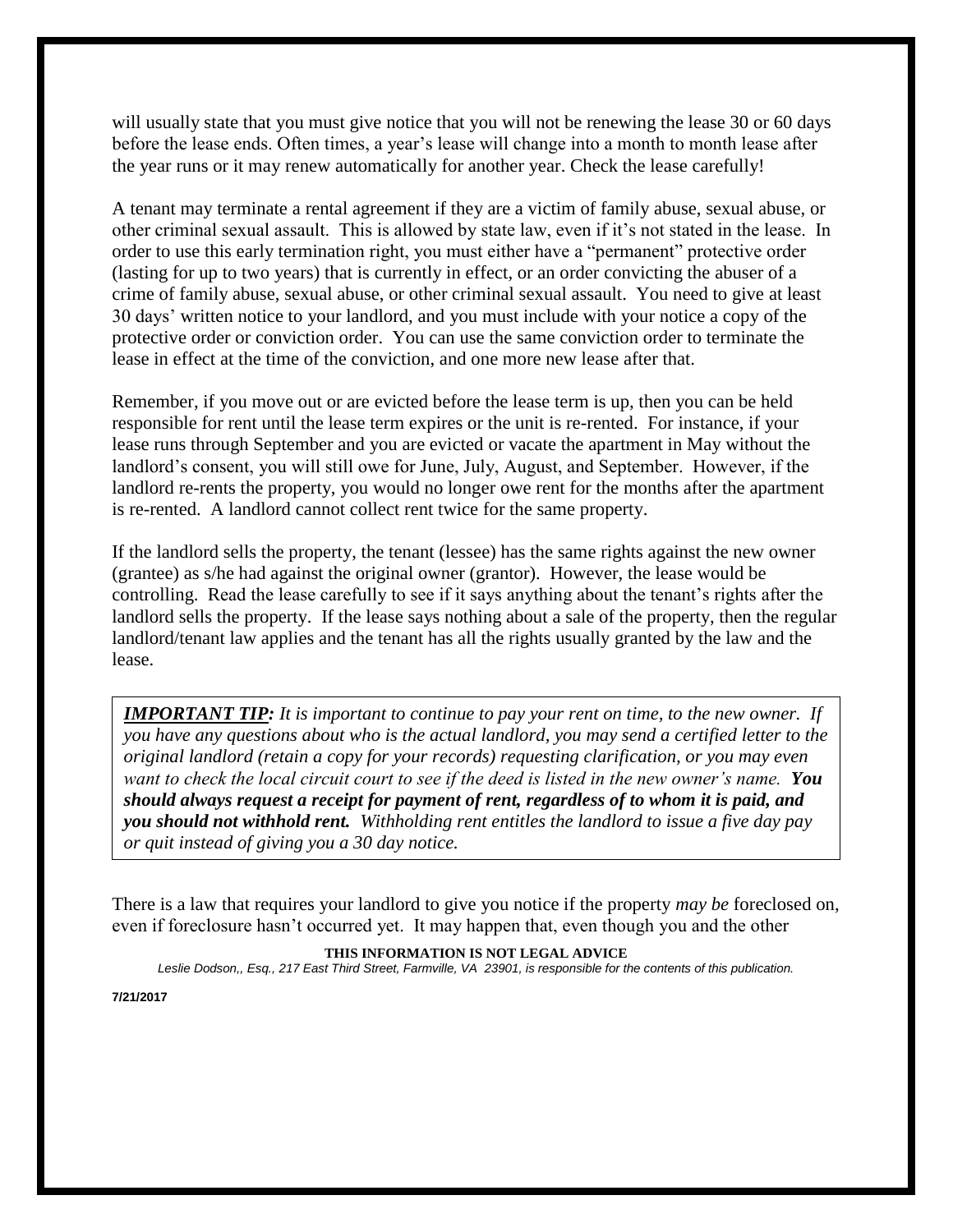tenants are paying your rent to the landlord, the landlord is not current in paying the mortgage on the property. The landlord is required to give you written notice of any of the following: the mortgage is in default, the landlord has received a notice of acceleration of the mortgage (that is, the lender is declaring the whole balance of the mortgage due now), or there's an upcoming sale of the property upon foreclosure. The landlord must give you this notice within five business days after the landlord has received notice from the lender. If the landlord fails to give you this notice, you may terminate the lease by giving five days written notice to the landlord.

*IMPORTANT TIP: If you do not give the proper written notice when you are moving, you may be held liable for additional rent even if you no longer live on the premises.*

### **BREACH OF LEASE**

If either you or the landlord breach the lease for a reason other than non-payment of rent, a notice can be sent stating that if the problem is not corrected within 21 days, the lease will terminate in 30 days.

Even if you correct the problem, if the same problem happens again, the landlord does not have to give you another 21 day time period to fix the problem, but rather can simply serve you with a 30 day notice. If the breach of the lease is not capable of being corrected, then a straight 30 day notice can be set.

If you fail to pay the rent or other charges on time, the landlord can try to end your tenancy by sending you a five day pay or quit notice. If you pay all the money requested within the five day period your lease will not be terminated.

If you commit a criminal or willful act that is a threat to health or safety, the landlord is not required to send a notice to terminate your tenancy, but rather can simply proceed with the filing of a court action for possession.

**THIS INFORMATION IS NOT LEGAL ADVICE** *Leslie Dodson,, Esq., 217 East Third Street, Farmville, VA 23901, is responsible for the contents of this publication.*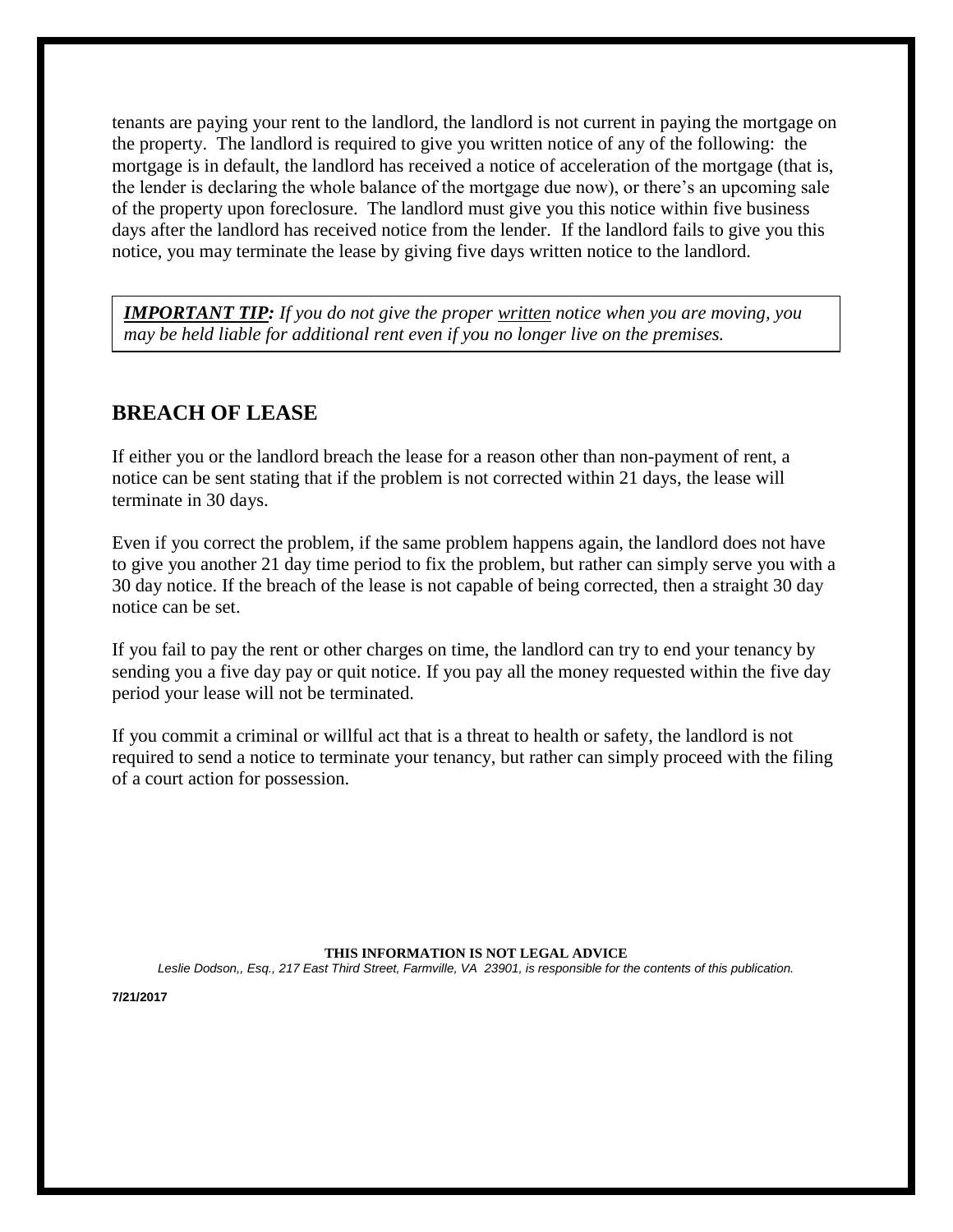*IMPORTANT TIP: Even if the time period has run out on any notice to terminate your tenancy, the landlord cannot enter the home without notice, deny access to your home or shut off utilities to get you out. Rather, they must first take you to court, get a judgment of possession, and get a court ordered writ of possession.*

# **EVICTION**

Once your tenancy has been terminated by a proper notice, if you are still residing in the premises, the landlord can file an Unlawful Detainer (eviction) action in court seeking possession of the premises and any money you might owe. The sheriff will serve you with the Unlawful Detainer and it will state why the landlord wants you evicted, how much money they are claiming and the date and time of your court appearance.

If you are being sued for nonpayment of rent and you pay to the landlord all the rent, and any late charges, court costs, and attorneys' fees that are due and owing on or before judgment is entered, the Unlawful Detainer must stop the day you paid. You can only do this once in a 12 month period per landlord.

*IMPORTANT TIP: If a new month's rent is due after receiving the unlawful detainer, but before the court date, you will have to pay that as well. Thus, if at all possible, pay what you owe before the next month starts. Always get a receipt and make sure you appear at the court date to make sure it will be dismissed effective the date you paid.* 

At the court date, the judge will call your name and ask whether you admit or deny what the landlord said in his Unlawful Detainer. If you admit it, the court will enter judgment for possession of the property as well as a money judgment for the rent, damages, costs or fees sought by the landlord. The judge must give you 10 days before the Sheriff can execute a writ of possession requiring that you leave. The Sheriff will send you the writ as well as at least 72 hours' notice of the date and time the actual eviction will occur.

If you disagree with the landlord, the court will usually set another date to actually try the case. The judge will also ask both you and the landlord if you want the other side to put in writing why each feels they are right. The landlord's writing is called a Bill of Particulars wherein he or she explains why they feel they are entitled to both possession and any money sought. You, in turn

#### **THIS INFORMATION IS NOT LEGAL ADVICE**

*Leslie Dodson,, Esq., 217 East Third Street, Farmville, VA 23901, is responsible for the contents of this publication.*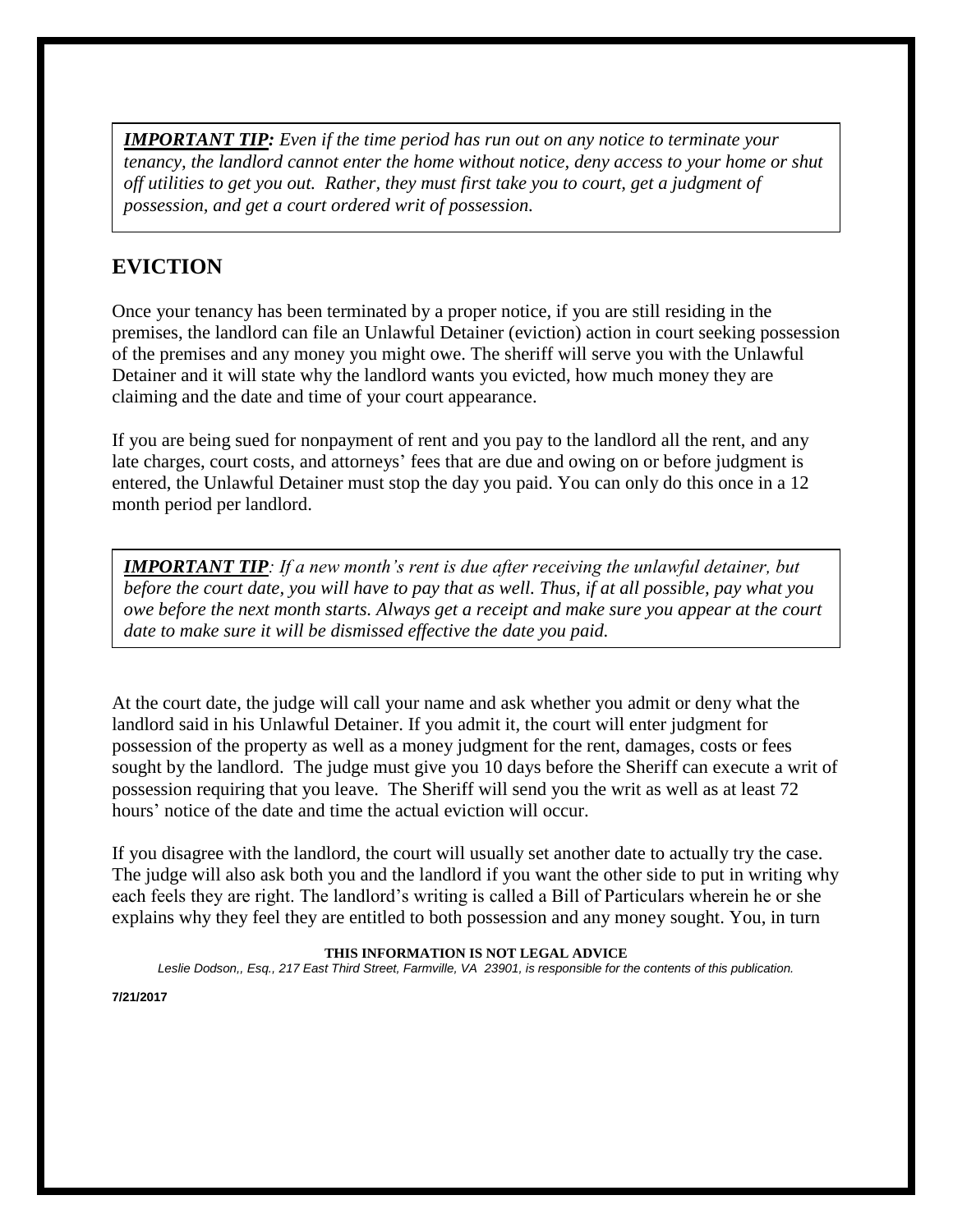may be asked to write a Grounds of Defense explaining why you feel the landlord is wrong. The court will set dates when these are due to be sent to the other side and filed with the court. If they are not done by the required dates, you could automatically lose without ever presenting your case.

If you are covered by the VRLTA and ask the case to be set for another day, the landlord can ask the court that you pay all the rent owed to the court until the trial date. Unless you have a good defense to the case, the court will give you **seven days** to pay the money to the court. If you fail to make the payment on time, the landlord can ask for judgment without ever having the trial. If you are not covered by the VRLTA, the landlord cannot make this request.

*IMPORTANT TIP: If you and your landlord should reach an agreement at any time during the case to take care of the matter, still show up in court on your court date(s) to make sure you know what happens. Often times a landlord will get their judgment but will work with you to catch up. However, if you fail to live up to the agreement, they can simply get their writ of possession without taking you to court again.* 

When the case is heard, all witnesses will have to speak under oath. The landlord goes first. You will get a chance to question the landlord and any other witnesses. After that, you and your witnesses will testify. Then the landlord gets to ask questions. At the end, each side can make a short closing argument, telling all the reasons the judge should decide the case for the landlord or the tenant. After hearing both sides, the judge will decide the case. If you win, you can stay on as if the case never came to court. If the landlord wins, there will be a 10 day appeal period before the Sheriff can execute the Writ of Possession. You can appeal the case to a higher court by filling out a notice of appeal in the clerk's office within ten days of the judgment. However, you will also be required to pay an appeal bond within that same ten day period which would include all the money found owing to the landlord plus up to a year's future rent.

After the ten days runs, the Sheriff can execute a writ of possession, but the Sheriff must give you at least 72 hours' notice of the date and time the actual eviction will occur. The sheriff comes to keep the peace, and will not actually move you out. The landlord must take care of that. It is always best to move your things out before the sheriff arrives so as to avoid your belongings being placed on the curb.

**THIS INFORMATION IS NOT LEGAL ADVICE** *Leslie Dodson,, Esq., 217 East Third Street, Farmville, VA 23901, is responsible for the contents of this publication.*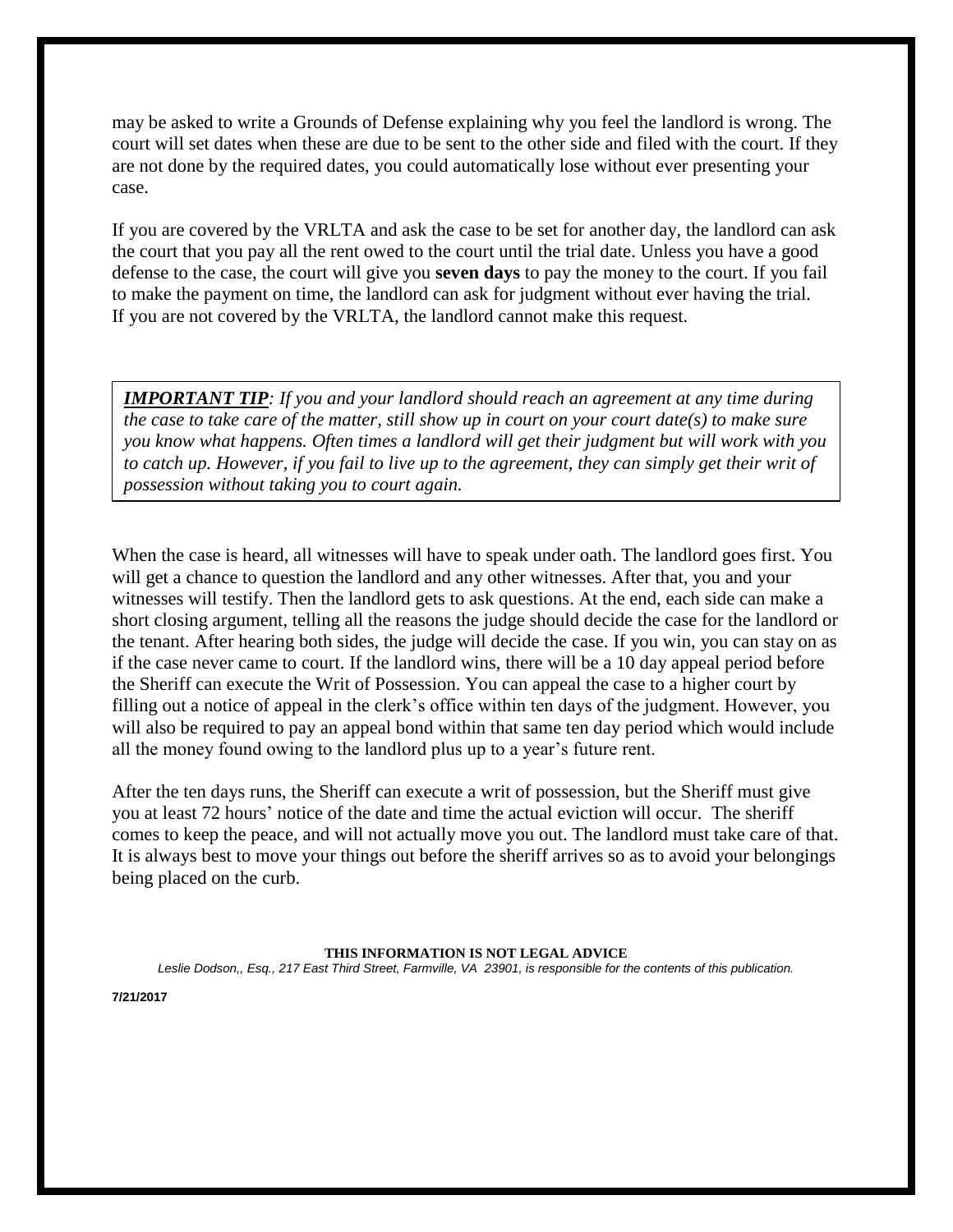Eviction can occur on the scheduled eviction day or any day after for a full year. If eviction does not occur, and the tenant pays the full rent and other costs ordered in the judgment, the landlord may accept the rent with a written notice stating he or she is accepting the rent with reservation. If the landlord does not give this notice, the landlord loses the right to evict without going to court again.

*IMPORTANT TIP: Simply making some payments to the landlord after the judgment will not stop the eviction process. The landlord can take your money and still proceed unless everything you owe has been paid and a new tenancy created. Even then, check with both the landlord and the sheriff's department to make sure that the eviction has been cancelled.*

### **What if I disagree with the judge's decision?**

If you believe the judge's decision is wrong, then you can appeal the judgment, but it can be difficult. You have ten days to file the appeal after the judgment was entered. You must pay an appeal bond and court costs. The appeal bond is usually the amount of the judgment entered against you, but it can be as much as one year's rent. If you do not pay the appeal bond, your appeal will not be heard.

An alternative to appealing the judge's decision is to file a Motion for New Trial. You need to file such a motion within 30 days after the judgment. You must have a very good reason for getting a new trial, and it is up to the original trial judge to decide if you'll get one. You may be able to get a new trial, for example, if you didn't get proper notice of the first trial, or if you find new evidence that wasn't available to you at the time of the first trial and that you couldn't have discovered in time to present to the judge.

### **Can a landlord lock out a tenant or shut off utilities?**

The landlord may not shut off utilities, lock the tenant out of the rental unit, or evict the tenant without giving notice and going to court. You do not have to move out just because the landlord tells you to leave and takes out an unlawful detainer. The landlord must wait until a court order is issued. Any statement in a lease that says you give up (waive) your rights to the court eviction process is not enforceable.

If the landlord locks you out or deliberately fails to supply essential services, such as heat, water, gas or electricity, you should call local law enforcement for help. You may also have grounds to sue in court to recover possession of the property or terminate the lease and owe no more rent.

#### **THIS INFORMATION IS NOT LEGAL ADVICE**

*Leslie Dodson,, Esq., 217 East Third Street, Farmville, VA 23901, is responsible for the contents of this publication.*